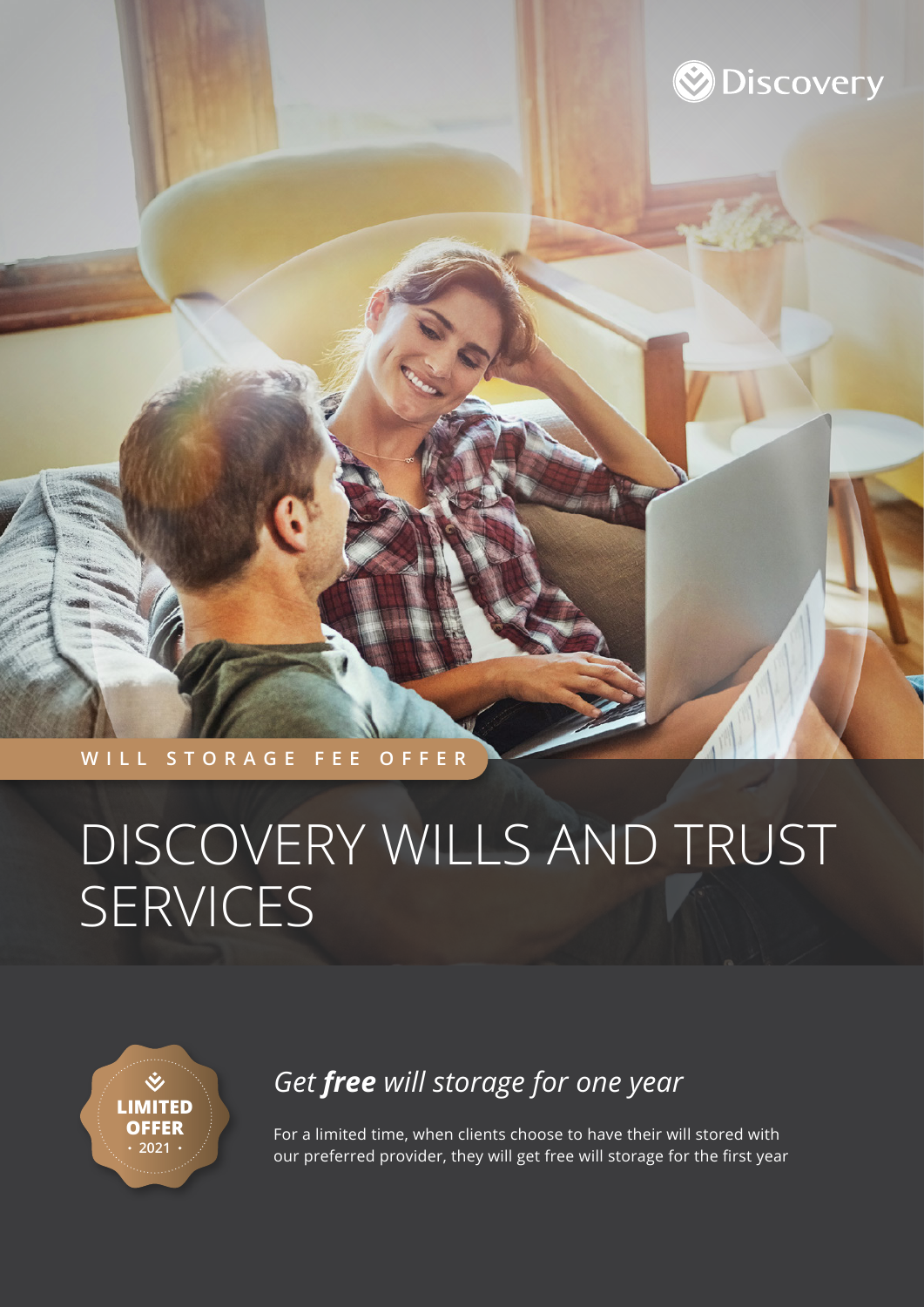## Introducing Discovery Wills and Trust Services

*Discovery has introduced Discovery Wills and Trust Services to provide our clients with holistic estate planning through professional services that are crafted by industry experts to ensure that their legacies are fulfilled.*

### SERVICES OFFERED BY **DISCOVERY WILLS AND TRUST SERVICES**

A broad range of high-quality fiduciary services are provided to ensure that our clients and their families are able to plan appropriately for when a loved one passes away, so that when the time comes, the estate is wound up efficiently, providing real peace of mind during difficult times.

#### **Last Will and Testament drafting, storage and all related activities**

Despite its importance, drafting your Last Will and Testament can be seen as a daunting process. Discovery Wills and Trust Services provides a seamless experience that supports and guides your client throughout the drafting process.



To assist high-net-worth clients whose sophisticated financial affairs require complex estate planning, ENSafrica offers Discovery clients a discounted bespoke service to suit their needs.

Clients also have access to offshore will drafting through ENSafrica's global network of associate law firms.

### **Testamentary trust administration**

Testamentary trusts play an important role in protecting and preserving assets bequeathed to minor beneficiaries by administering the assets on their behalf. Our preferred providers will provide proactive, expert advice to assist clients to establish these trusts. They will also posthumously administer these trusts.

#### **Executor and trustee appointments**

Discovery Wills and Trust Services takes care of appointing the executors and trustees who are needed to administer a client's estate.

(ல

#### **Deceased estate administration**

All administration of the estate will be handled with efficiency and care by our preferred providers allowing your clients' families some peace of mind during and after the passing of a loved one.



#### **Estate property transfers**

Discovery Wills and Trust Services can be relied upon to ensure that clients' immovable properties are safely transferred to their beneficiaries upon death.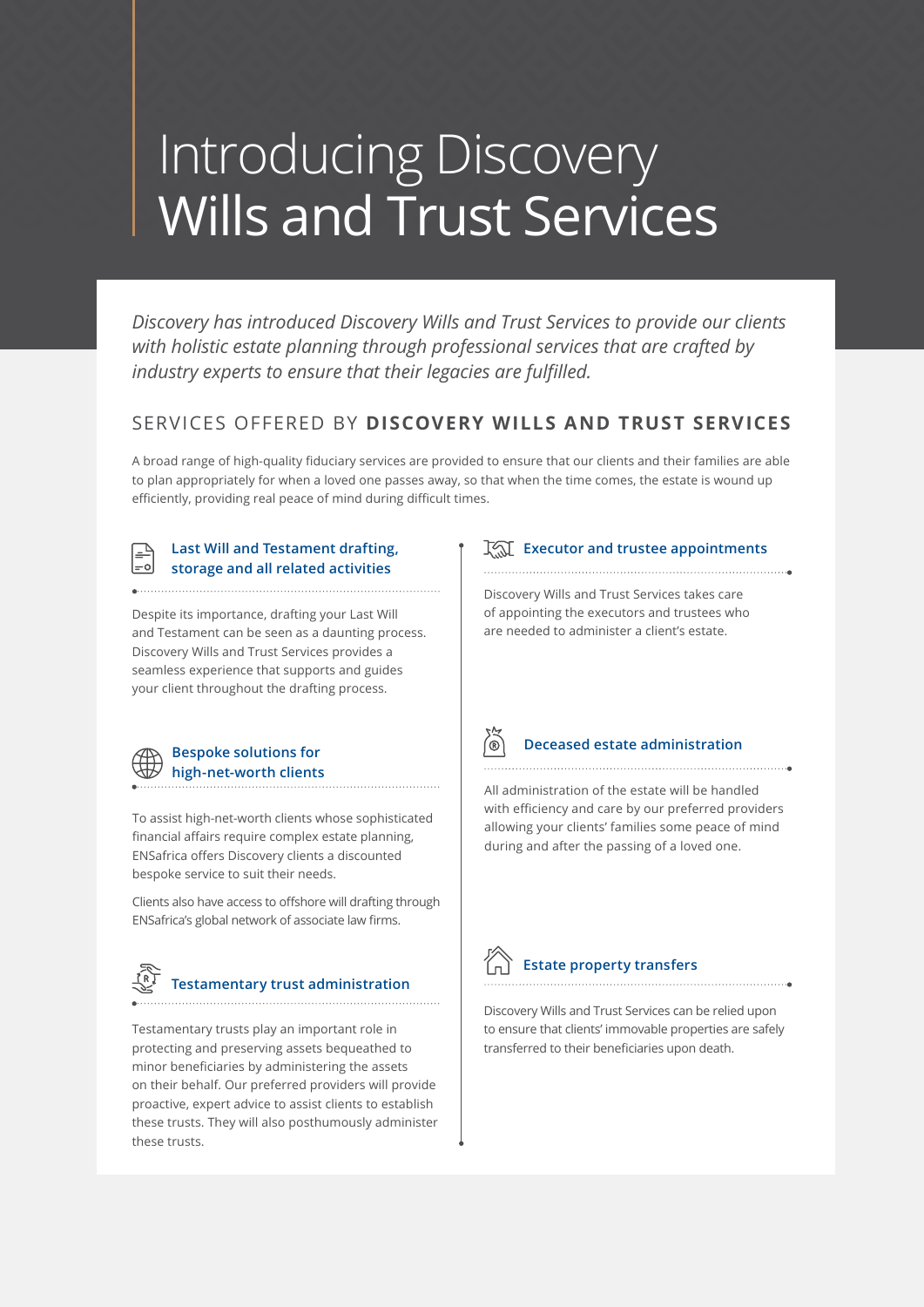# The Will Storage Fee limited offer

GET THE FIRST YEAR OF WILL STORAGE **FOR FREE**

Leaving a legacy behind for your loved ones can be crucial to securing your family's future, both emotionally and financially. Discovery Wills and Trust Services provides clients with a seamless experience where they are supported and guided throughout the will drafting process. We also ensure that clients' wills are safeguarded and on hand in the event of the winding up of a client's estate.

To encourage clients to take advantage of our holistic estate planning offering, we are providing additional value through the Will Storage Fee offer.

For a limited period, clients who sign and store their will within the offer period will get free storage of their will for a year. This means that they will not have to pay the annual will storage fee of R115 for the first year of will storage.

#### **HOW IT WORKS WHO QUALIFIES FOR THE OFFER?**

The offer applies to all Discovery Wills and Trust Services clients, which includes:

- **Clients who elect to store their will with** our preferred provider. This includes new and existing clients of our preferred provider who didn't originally store their will with us; and
- Clients who move their will storage debit order over to Discovery Wills and Trust Services. This refers to existing clients of our preferred provider who already have their will in storage.

If you have any questions regarding this offer, please contact us on **0860 00 54 33** or at **willsandtrustinfo@discovery.co.za** 

**The offer applies to all will applications requesting storage, uploaded from 29 January 2021 to 31 March 2022, where the Will Storage Benefit start date is from 1 January 2021 up to and including 1 June 2022.**